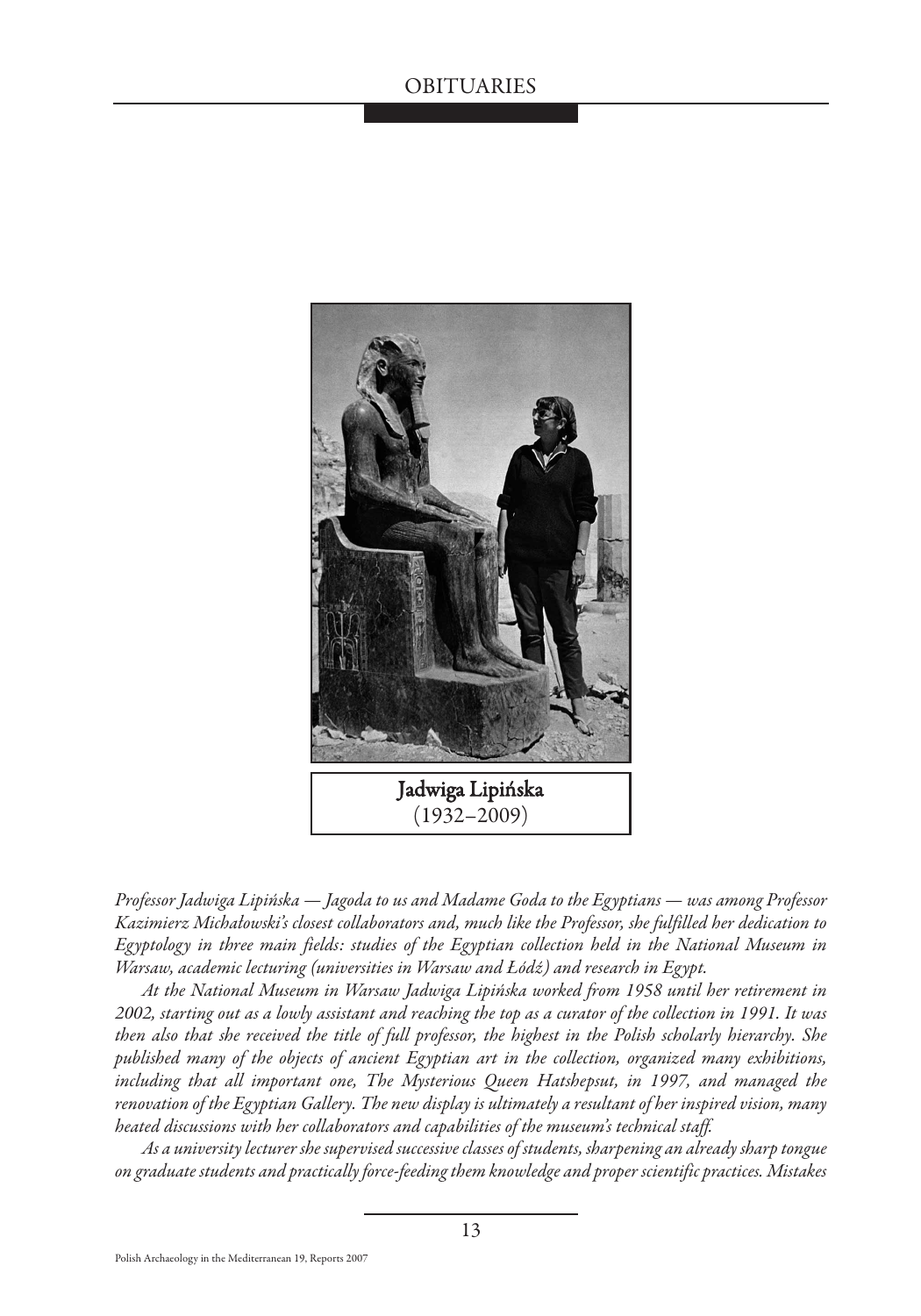*were not tolerated and weak studies never passed, hence those receiving a diploma under her supervision could be confident of a place in the scholarly field. A select team of her former students collaborated with her in Egypt on the Tuthmosis III Temple project at Deir el-Bahari which she started in 1978.* 

*Research in Egypt was Jagoda's undoubtedly most beloved professional activity. She participated in various excavations carried out by the Polish Centre of Mediterranean Archaeology (Tell Atrib in 1960, 1963 and 1965, Alexandria in 1963, also projects in Sudan and Syria), but already in 1961 she set her sights on the newly discovered Temple of Tuthmosis III at Deir el-Bahari. From this point on her life was to be linked with the fate of the work at Deir el-Bahari. In 1961 – 1967 she participated in the uncovering of the temple's ruins, as an Egyptologist and as head of the team (in the 1964/1965 season), and for many years thereafter worked on the reconstruction of the temple, dreaming to complete the project and publish the results. A reconstruction of the plan and layout of the temple was the subject of her habilitation thesis and she also wrote a number of articles on various aspects of this important Polish discovery. She masterminded and then directed, from 1978 until 1996, the work of the Polish-Egyptian Archaeological and Conservation Mission to the Temple of Tuthmosis III. Team members started with finding connections between pieces of shattered stone blocks with relief decoration and went on to reconstruct the succession of scenes on the temple walls. The end effect was a theoretical reconstruction of the decoration of most of the rooms of the temple and a project to actually restore one of the walls. Working as a foursome at first — Jagoda with three of her students — the team grew to a sizable expedition which encompassed Egyptologists, restorers, architects, artists and experts from different fields as required. The suspension of the mission in 1996 interrupted the work at a promising stage, putting an end to any further reconstruction for several years. When fourteen years later, in 2008, the mission was reinstated, it was a great joy to Jagoda, even though she could no longer be head of the project.* 

*Apart from research (which fruited in her case in more than a hundred published articles and books), Lipińska was deeply involved in popularizing the civilization of Ancient Egypt among the Polish public. Her books remain widely-read in Poland thanks to a vivid writing style and her deep knowledge of the subject.*

*An Egyptologist with high standing in the world community of scholars, known and respected for her expertise, she was from the beginning an active member of the International Committee for Egyptology (CIPEG) working within the framework of the International Council of Museums (ICOM). She kept up activity also in other societies and organizations.* 

*Her strong personality, lively intelligence and witty if slightly malicious tongue won her as many enemies as friends. Indifference with regard to her person was never an option. Now we shall all miss her.*

*Monika Dolińska*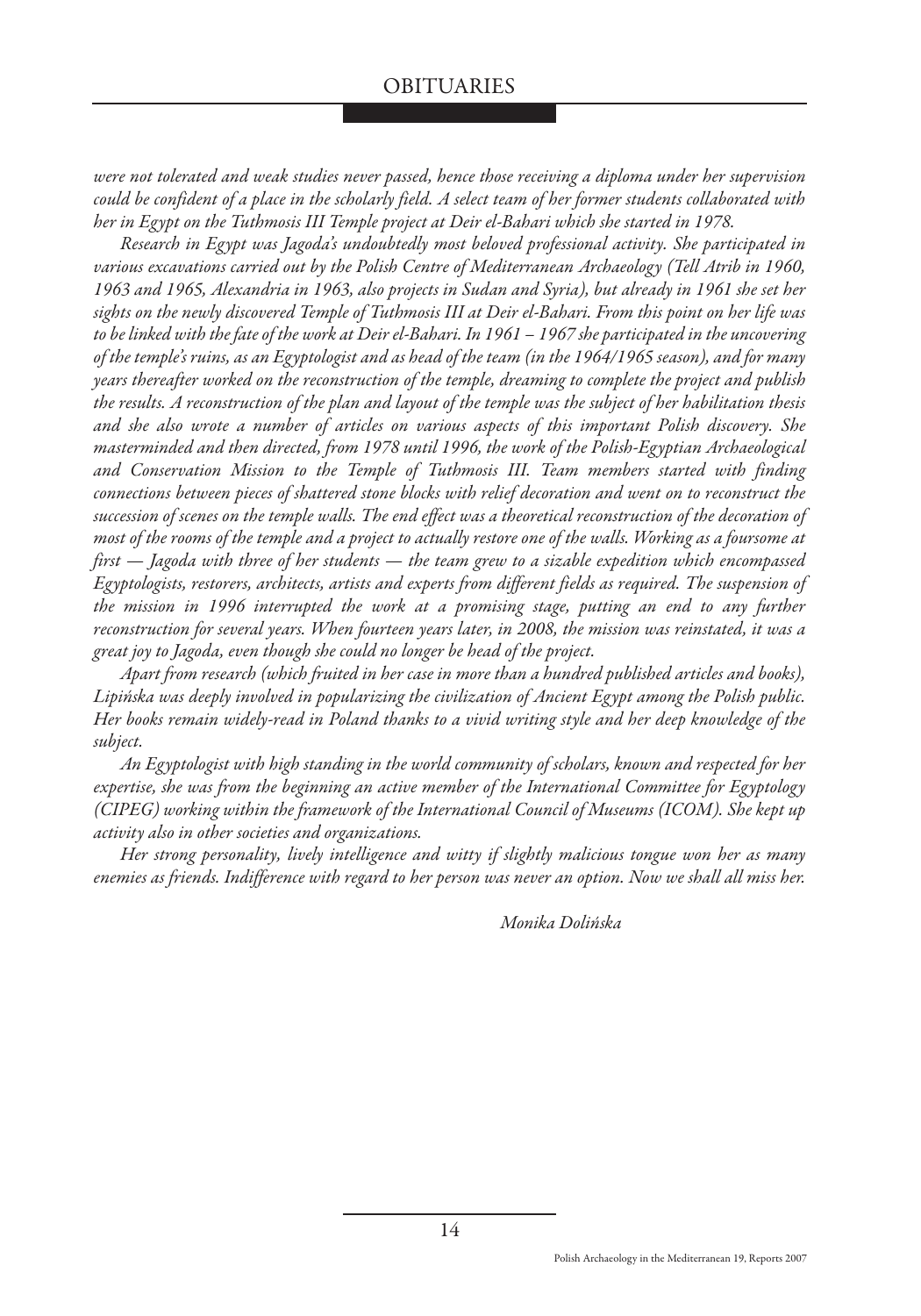

*Dr. Joanna Aksamit was Professor Jadwiga Lipińska's favorite student, yet she preceded her mentor by a year, losing a long battle with the same illness that overcame her teacher. She gave us unceasing lesson of steadfastness and courage in the face of inevitable death.*

*Her death was greatly premature — so many tasks left unfinished, so many plans unrealized… all of which she approached with the incessant curiosity and conscientiousness of a researcher. Her critical frame of mind allowed no errors and imperfections to pass, hence her great talents as a reviewer of books, articles and all forms of scientific research. Her own work was also stamped with the same high level of professionalism.*

*Joanna Aksamit studied Mediterranean archaeology at the University of Warsaw, which she completed in 1982, and from 1983 she was already a member of the Polish archaeological mission to the Temple of Tuthmosis III at Deir el-Bahari, directed by Prof. Jadwiga Lipińska. Nonetheless, her first and likely the biggest love being Predynastic and Early Dynastic Egypt, she also participated in the research of the German expedition working at Minshat Abu Omar. Her doctoral dissertation, written under the*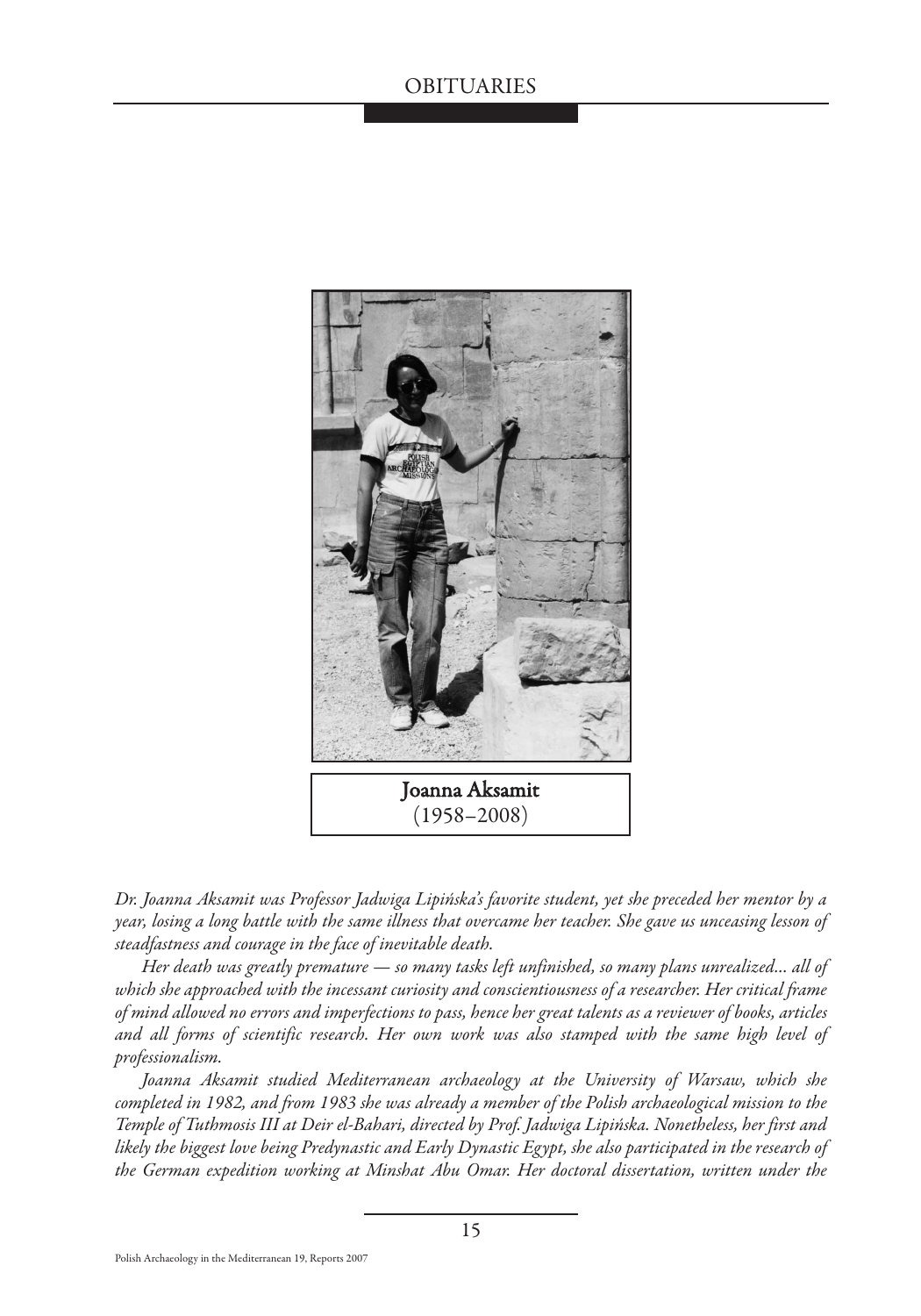*guidance of Prof. Lech Krzyżaniak and defended in 1994, was from this field: The decoration of painted vessels with figural representations from the Late Predynastic period in Egypt.* 

*Despite interests which departed far from the New Kingdom in Egypt, her involvement with the work for the Tuthmosis III Temple mission at Deir el-Bahari fruited in a successful reconstruction of the decoration of a number of rooms. These achievements were presented in relevant publications.*

*A member of the staff of the National Museum in Warsaw ( from 1992 in the Registry and from 1995 in the Ancient Art Collection, becoming a keeper of the collection in 2003), she was actively involved in museum work. Her chief interest were the stone and clay vessels, foremost from the pre-WWII Franco-Polish excavations at Edfu. She was in the process — interrupted alas! — of preparing a corpus of these vessels, conducting for this purpose meticulous studies of the archives in Warsaw and Cairo.*

*From 2004 she was active in the proceedings of ICOM's International Committee for Egyptology (CIPEG) as secretary and board member. She coorganized CIPEG's Warsaw conference in 2003. Were it not for her failing health, she would have also been part of the team organizing the Tempeltagung Egyptological conference in the National Museum in Warsaw in the summer of 2008. As it was, she took an interest in the first preparations.*

*Her scholarly achievement includes ten articles on Pre– and Early Dynastic Egypt, eight articles commenting upon various issues connected with the Temple of Tuthmosis III at Deir el-Bahari, six reviews, and four books on Egypt translated perfectly into Polish. So little and yet so much...*

*Monika Dolińska*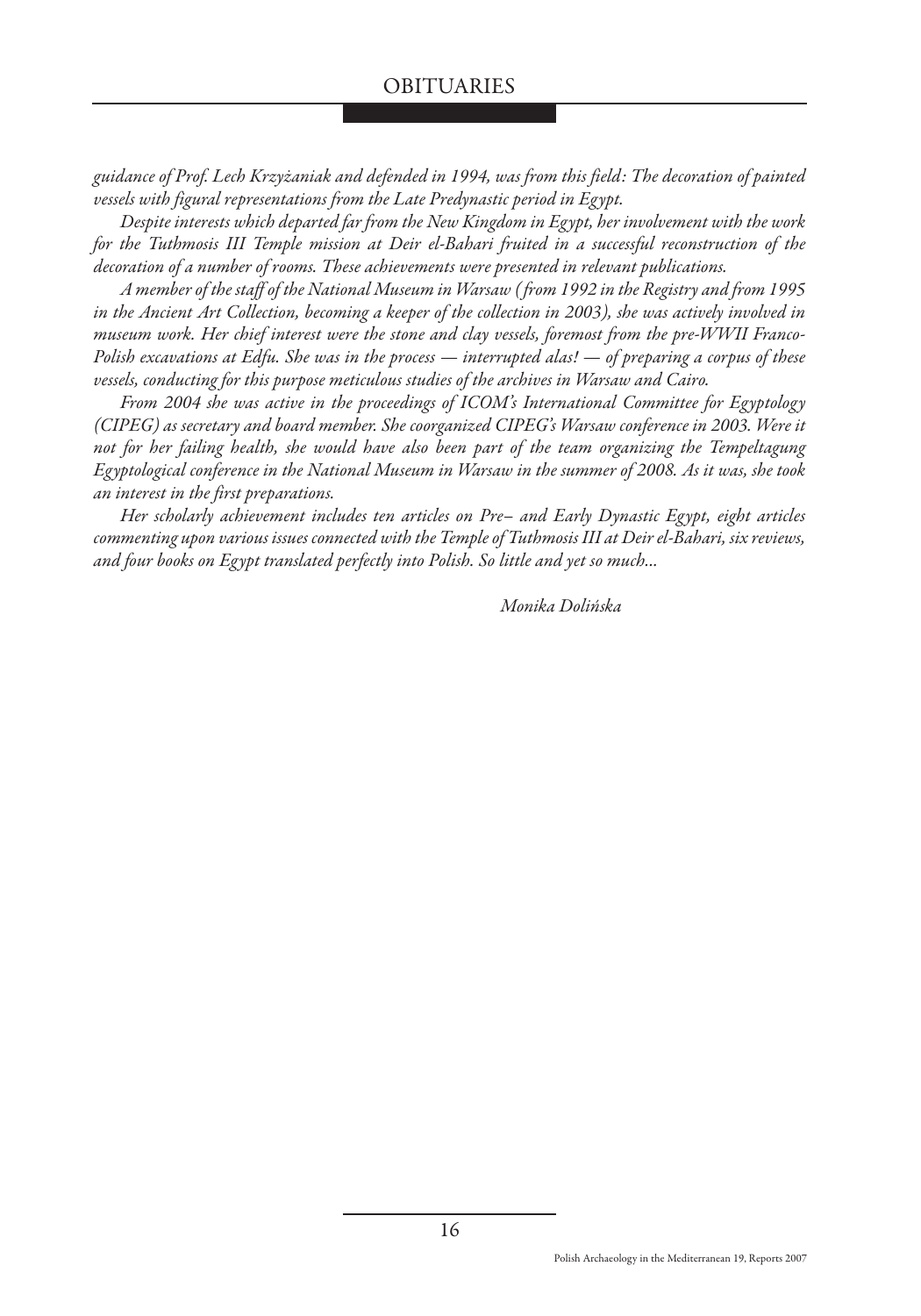

*Egyptologist, decorated with the Golden Merit Cross, five-time laureate of the University of Warsaw Rector's Award, lecturer (retired in 1993) in the Modern Languages Faculty of the University of Warsaw, member of the International Association of Egyptologists.*

*Venturing first in the artistic fields (at the academies in Wrocław and Warsaw) she then transferred to the Faculty of History of the University of Warsaw and specialized in Mediterranean archaeology under the guidance of Professor Kazimierz Michałowski, receiving a Master's degree in 1956. From 1954 she embarked on parallel studies in Egyptology under the supervision of Tadeusz Andrzejewski and in 1957 she joined the staff of the Department of Ancient Near Eastern, Egyptian and Hebrew Philology in the Institute of Oriental Studies of the University of Warsaw as an expert in the history and archaeology of Ancient Egypt, as well as Ancient Egyptian language and literature. She was both a lecturer and researcher.*

*Her first topic were the ushebti figurines in Polish collections. Pomorska's publication of these figurines contains a highly useful onomastic index. Pomorska went on to study objects in the National Museum in Warsaw: clay funerary cones and the cartonnage of a Theban priest Hor-Djehuty of the late 1st century*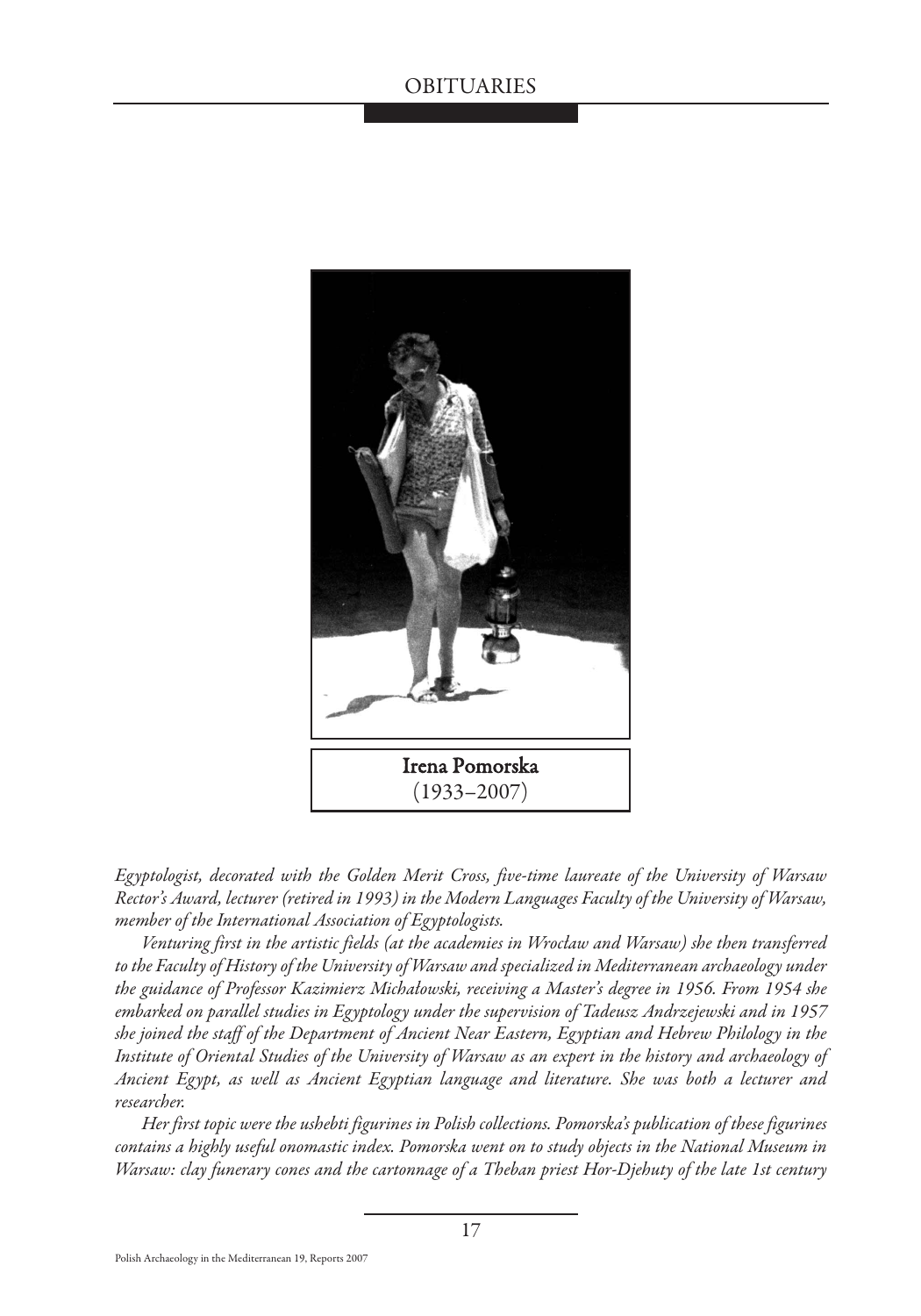*BC/early 1st century. She also translated and commented on Egyptian literary texts which she published in Przegląd Orientalistyczny. Her research covered synthetic articles on Ancient Egyptian religion and relevant items for the Polish Great Universal Encyclopedia.* 

*In 1979 she defended her PhD dissertation, inspired by Jaroslav Černy and written under the guidance of Kazimierz Michałowski. The subject concerned the role and social position of high Pharaonic court officials holding the title of "Fan-bearers on the right of the King". The dissertation, which appeared in book form in 1987, contains an in-depth analysis of the way in which the title was recorded and the repertoire of scenes including bearers of the title; a chronological list of bearers of the title appears in the second part of the monograph. Pomorska's findings on the origins of the title and historical outline of its usage and social role are an important contribution to this field.* 

*Her published work includes several reviews and synthetic articles on the activities of the Polish Centre of Mediterranean Archaeology in Cairo and of the Institute of Oriental Studies of the University of Warsaw.*

*Pomorska held a scholarship at the Charles University in Prague (1969) and was twice on scholarship in Egypt. The first time, in 1961, she participated in the archaeological work of Polish missions in Tell Atrib, Alexandria, Dabod, the Temple of Hatshepsut at Deir el-Bahari and the Tomb of Ramesses III in the Valley of the Kings. During her second stay, in 1982, she was involved primarily in the works of the mission in the Temple of Tuthmosis III at Deir el-Bahari. For the purposes of a reconstruction of the temple inscriptions, she prepared a corpus of hieroglyphic formulae and descriptions of scenes, as well as recorded fragments of hieratic inscriptions found on ceramic sherds.*

*The other half of her life was devoted to her beloved cacti. An active member of the Polish Cactus Lovers Society (PTMK), she took part in the society's shows and events, and was very proud of the diplomas awarded her collection of cacti. The obituary published after her death by friends from the Society read: "Without Irena PTMK will never be the same".*

*Jadwiga Lipińska*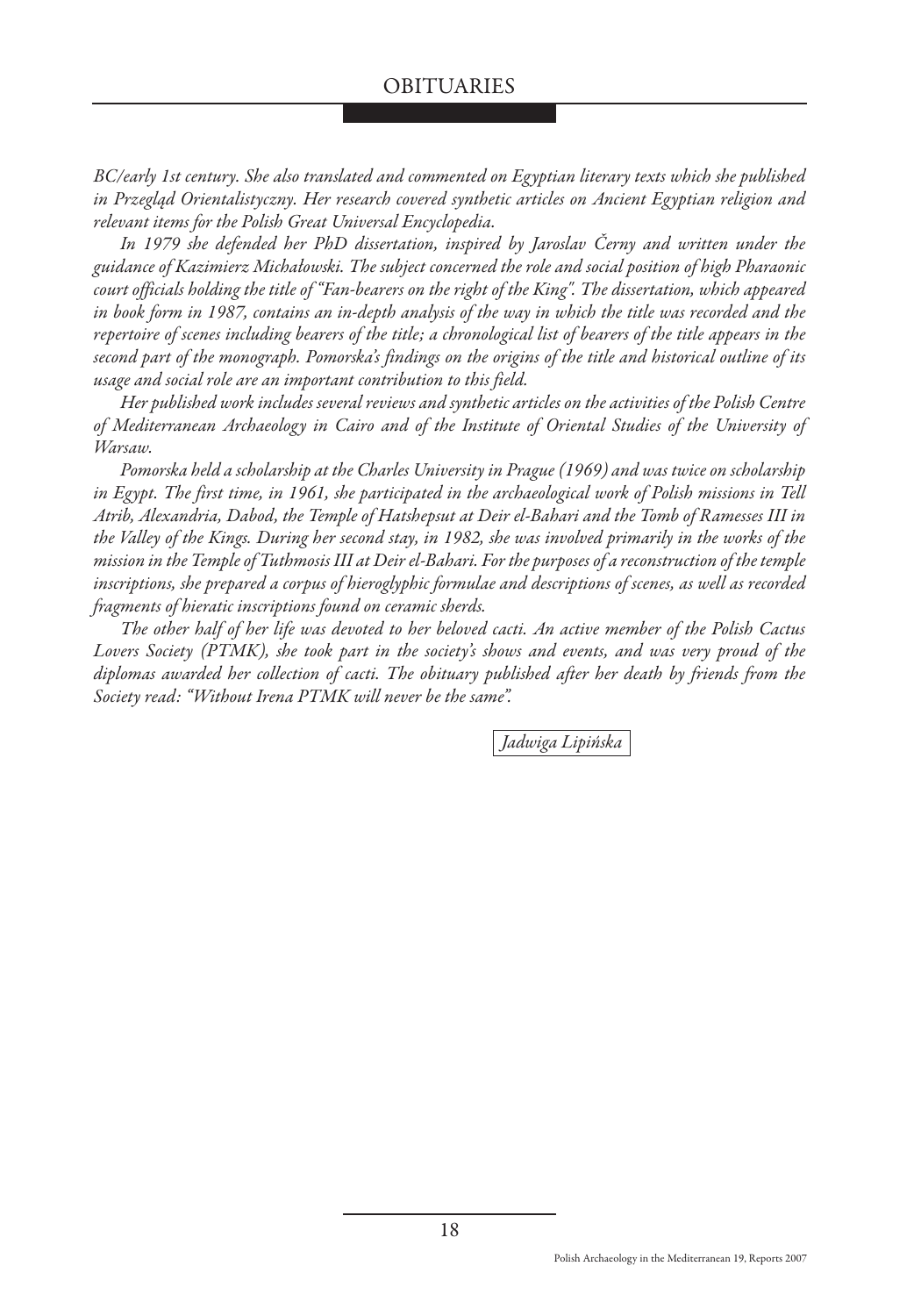

*Anna Świderek (or Anna Świderkówna, as she was usually styled in correct Polish), an eminent Polish scholar, head of the Chair of Papyrology, University of Warsaw in 1961-1991, was born in Warsaw on 5 December 1925.* 

*As a young girl not yet nineteen, she, like many others, pitched into the Polish resistance against the Nazis, serving as a nurse in an army hospital during the Warsaw Uprising in August and September 1944. Sharing the fate of many civilian fighters, she ended up being displaced to a camp in Germany, from where she returned in June 1945.*

*Her study of classics began in the difficult post-war conditions of 1945. Her mentors at the University of Warsaw were the eminent philologist Kazimierz Kumaniecki and the equally illustrious papyrologist Jerzy Manteuffel. It was a measure of the times that she was appointed assistant while still a student (1 March 1946).* 

*Her doctoral dissertation, defended in 1951, was on the aetiological legend in the poetry of Callimachus. Her work in the field of papyrology, under the guidance of first Jerzy Manteuffel (who died prematurely in 1954) and then Raphael Taubenschlag (1881-1958), fruited in a habilitation, published*